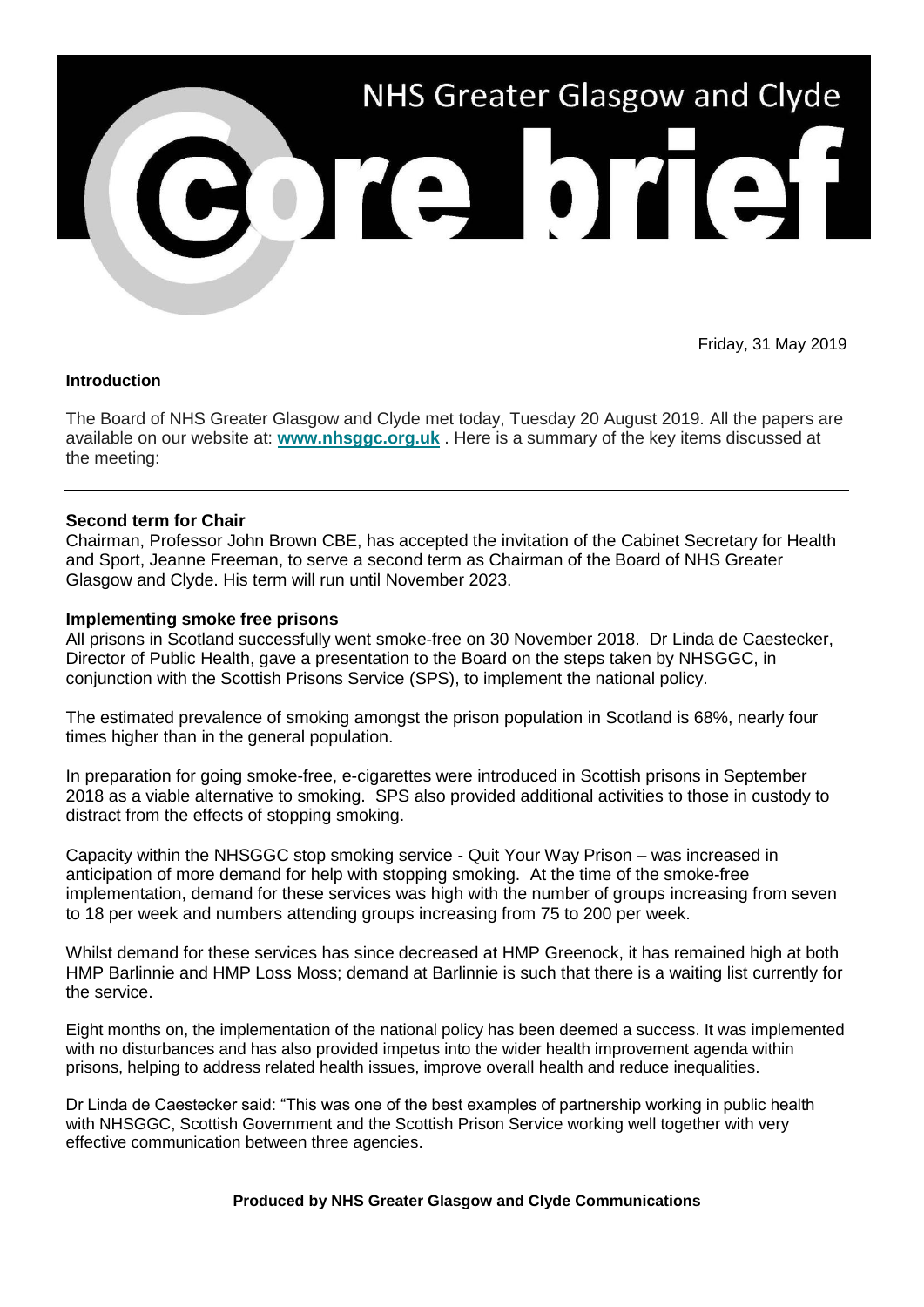"Our preparation and planning was also based on very good research from the University of Glasgow.

"This programme is one of a number of smoking cessation services offered by NHSGGC where our quit rates are 22% which is the best in the country if not one of the best internationally."

The Quit Your Way Prison team were congratulated by the Board for the successful implementation of the national policy.

[Click here to read the paper.](https://www.nhsggc.org.uk/media/255414/item-09-paper-19_40-sf-prisons-policy-in-nhsggc.pdf?utm_source=Core%20Brief&utm_medium=Email&utm_campaign=Core_Brief_smoke_free_prisons)

### **Moving Forward Together update**

Dr Jennifer Armstrong, Medical Director, provided the Board with an update on progress with the Board's future vision, Moving Forward Together.

A number of high impact actions are being taken forward as a priority. These are:

- the development of local care hubs making use of existing and planned community facilities;
- the creation of a comprehensive framework for long term conditions;
- establishing the Out of Hours Resource Hub model; and
- public messaging in targeted areas to encourage appropriate use of services and self-care.

The Board was also briefed on the work underway within NHSGGC to implement Best Start, the national strategy for maternity and neonatal care. The Clyde sector is one of the early implementers of the new continuity of care model for women (antenatal, intrapartum and postnatal). In addition, NHSSGGC and NHS Ayrshire and Arran are early implementers of a new model of neonatal care. The learning from these early adopters will help inform the full implementation of the strategy across Scotland.

The Board noted that staff and public engagement on the Moving Forward Together programme have also continued and there remains strong interest from staff in working with the workstreams to develop and implement the strategy.

#### [Click here to read the paper.](https://www.nhsggc.org.uk/media/255415/item-10-mft-update.pdf?utm_source=Core%20Brief&utm_medium=Email&utm_campaign=Core_Brief_mft)

#### **Integrated performance report**

The regular performance report showed that the Board is making steady progress in meeting its key performance indicators, with improvements in a number of areas.

Areas highlighted included:

- 82.8% of mums booked in for antenatal care within 12 weeks (against a national target of 80%)
- Ahead of trajectory for total number of new outpatients waiting more than 12 weeks
- Ahead of trajectory for total number of patients waiting more than 6 weeks for a scopes test
- 94.3% of all cancer patients diagnosed with cancer treated within 31 days from decision to treat (against a national target of 90%)
- 100% of eligible patients screened for IVF screened within one year of receipt of referral (target 90%)
- 83.2% of eligible CAMHS patients started in less than 18 weeks of referral.

The Board noted these areas of positive performance and also considered the areas where challenge remained to meet targets including the 62 day target for patients referred urgently with suspicion of cancer to begin treatment (76.6% against target of 80%) and the latest Emergency Department performance (87.7% admitted, discharged or transferred within four hours against target of 90%).

[Click here to read the paper.](https://www.nhsggc.org.uk/media/255418/item-12-combined-performance-report.pdf?utm_source=Core%20Brief&utm_medium=Email&utm_campaign=Core_Brief_integrated_performance)